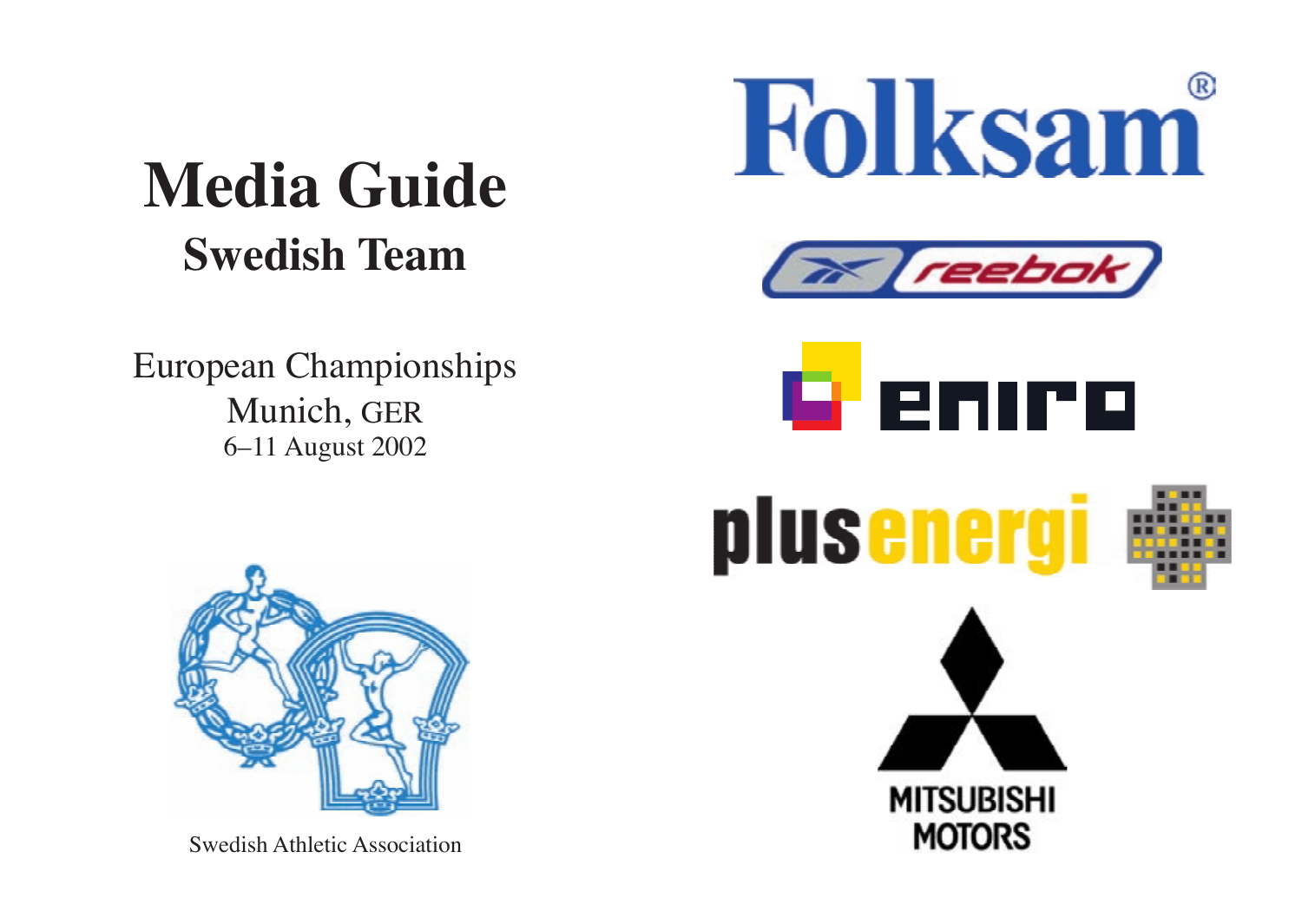#### **Swedish Athletic Association**

Box 11 (Visiting address: Smidesvägen 8) 171 18 Solna Sweden Phone +46 8 587 721 00 E-mail: info@friidrott.se Web: www.friidrott.se

### **Abbreviations**

Pb=Personal best, OG=Olympic Games, WCh=World Championships, ECh=European Championships, WI=World Indoor Championships, EI=European Indoor Championships, WJ=World Junior Championships, EJ=European Junior Championships, EU23=European Under 23 Championships, World CC=World Cross Country Championships, Euro CC= European Cross Country Championships, WUG=World University Games, HJ=High Jump, PV=Pole Vault, LJ=Long Jump, TP=Triple Jump, SP=Shot Put, DT=Discus Throw, HT=Hammer Throw, JT=Javelin Throw.

## The Swedish team in Munich is made up of 51 athletes, 30 men (incl. two

walkers) and 21 women. That is one of the biggest Swedish teams ever at the European Athletics Championships, besides Athens in 1982 (54) and Oslo in 1946 (52).

**One of the biggest Swedish teams ever!**

We are glad having male athletes in every event except for marathon, javelin, decathlon and 20 km walk.

 At the 2002 European Indoor Championships in Vienna, Swedish athletes took seven medals, set nine national records and placed fourth in the unofficial medal ranking. Last year, 2001, was a very good year for Swedish athletics – 2002 seems to be even better!

The XIXth European Athletics Championships will be hosted in August 8–13, 2006 by the Swedish Athletic Association at the Ullevi Stadium in Göteborg.

Good luck in Munich and welcome to Sweden four years from now!

Stockholm, July 30, 2002

Ingemar Nyman General Secretary, Swedish Athletic Association



19TH EUROPEAN **CHAMPIONSHIPS** IN ATHLETICS

*Compiled by Jonas Hedman and Johan Storåkers* (Valuable assistance from A. Lennart Julin, men, and Owe Fröberg, women.)

www.goteborg2006.com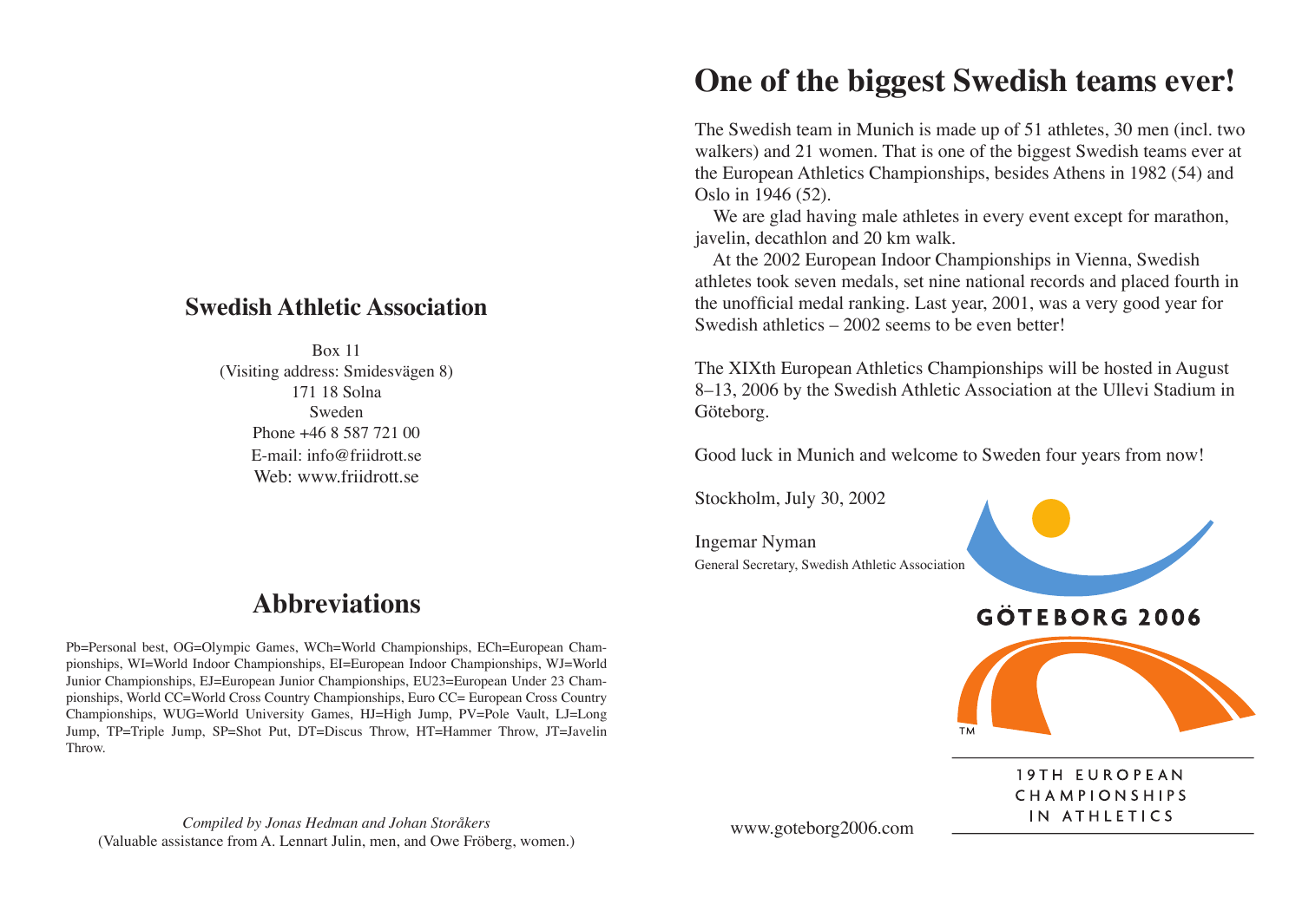## 85 Swedish medals in 17 European Championships 1934–1998

| <b>Year</b> | <b>Place</b>           |    |                | <b>Gold Silver Bronze Total</b> |                             | <b>Walk</b>                   | <b>TOTAL</b> |
|-------------|------------------------|----|----------------|---------------------------------|-----------------------------|-------------------------------|--------------|
| 1934        | Torino, ITA (only men) | 1  | 4              | 3                               | 8                           | Not held                      | 8            |
| 1938        | Paris, FRA (men)       | 3  | 4              | 6                               | 13                          | Not held                      | 13           |
|             | Wien, AUT (women)      |    |                |                                 |                             | Not held                      |              |
| 1946        | Oslo, NOR              | 9  | 5              | 6                               | 20                          | 2<br>2                        | 22           |
| 1950        | Bruxelles, BEL         | 1  | 3              | 5                               | 9                           | 3<br>1<br>$\overline{1}$<br>1 | 12           |
| 1954        | Bern, SUI              |    | 2              |                                 | 3                           |                               | 3            |
| 1958        | Stockholm, SWE         |    | $\overline{2}$ | $\overline{2}$                  | 5                           | 1                             | 6            |
| 1962        | Beograd, YUG           | 1  | 1              |                                 | 2                           |                               | 2            |
| 1966        | Budapest, HUN          |    |                |                                 |                             |                               |              |
| 1969        | Athina, GRE            |    | 2              |                                 | 2                           |                               | 2            |
| 1971        | Helsinki, FIN          |    | $\overline{2}$ |                                 | $\overline{2}$              |                               | 2            |
| 1974        | Roma, ITA              |    | 1              | 1                               | $\mathcal{D}_{\mathcal{L}}$ |                               | 2            |
| 1978        | Praha, TCH             |    |                |                                 |                             |                               |              |
| 1982        | Athina, GRE            | 1  |                |                                 |                             | 1<br>1                        | 2            |
| 1986        | Stuttgart, FRG         |    |                |                                 |                             | 2<br>1                        | 3            |
| 1990        | Split, YUG             |    |                | 3                               | 4                           |                               |              |
| 1994        | Helsinki, FIN          |    | 2              |                                 | 2                           |                               | 2            |
| 1998        | Budapest, HUN          |    |                |                                 |                             |                               |              |
|             | Summary:               | 18 | 31             | 27                              | 76                          | 9<br>$\mathcal{R}$<br>2<br>4  | 85           |

*Note:* 6 out of the 85 medals have been taken by women: 1978 – 1 silver, 1982 – 1 gold, 1986 – 1 silver and 1 bronze in walk, 1990 – 1 bronze, and 1998 – 1 silver. In men´s competition, Sweden has taken medals in every event with the exception of 10.000 m and shot put. *Compiled by Jonas Hedman.*

### **Head coach**



**Ulf Karlsson** Cellphone: 0706-74 64 55

**Press attaché**



**Johan Storåkers** Cellphone: 0709-40 78 75 E-mail: johanstorakers@hotmail.com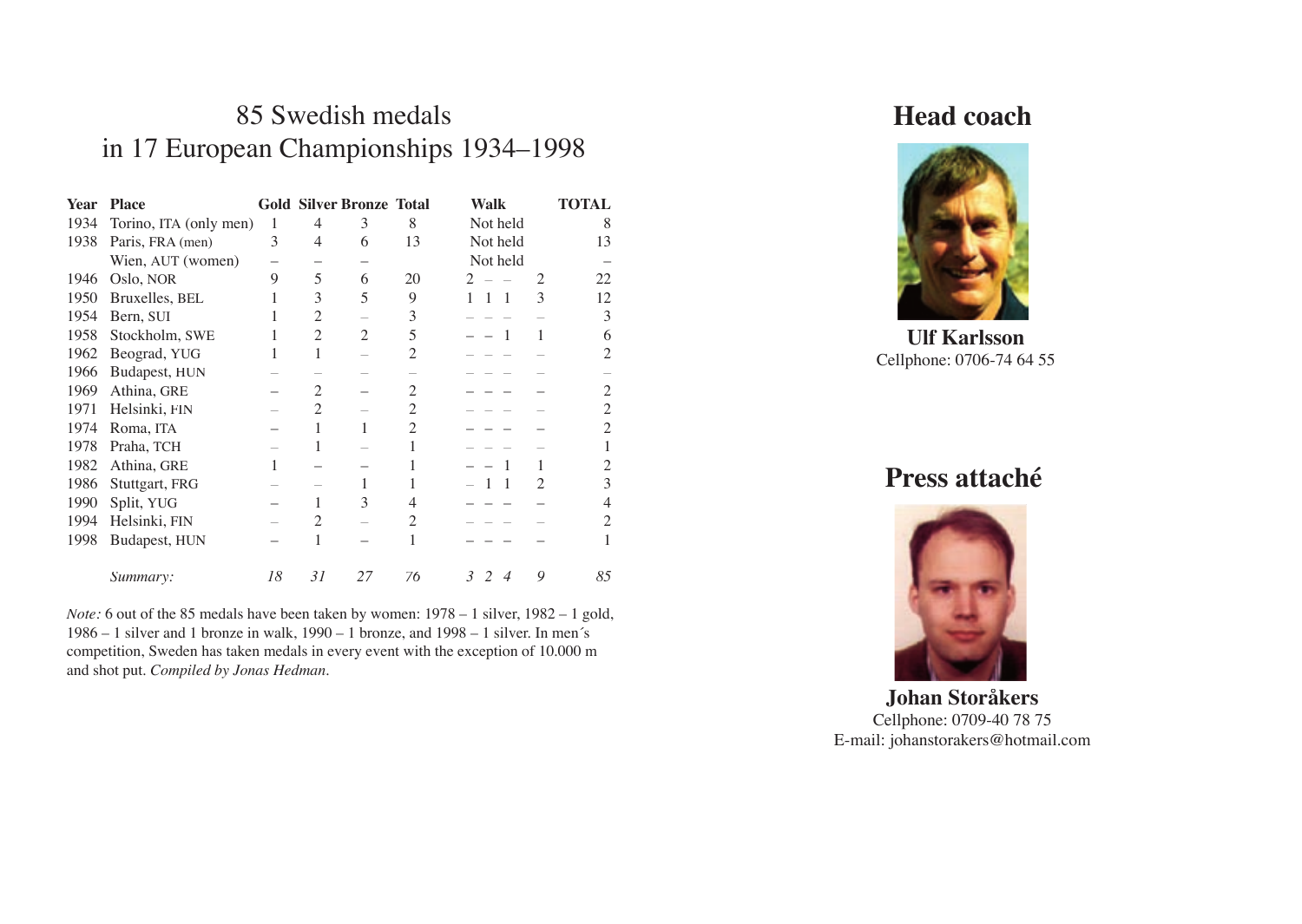

**Magnus Aare, 4x400 m** *Born:* 9 September 1974 (Danderyd) *Height/Weight:* 188 cm/78 kg *Club:* FI Danderyd Athletics *Coach:* Inge Hermansson *Pb:* 46.21 Helsinki, FIN, 2.9.00 *2002 best:* 47.94 Sollentuna 2.6 *Best in major championships:* WUG 99 heat (400 m); WCh 01- heat (4x400 m); EI 00- heat



**Khaled Azerkan, 800 m** *Born:* 2 January 1973 *Height/Weight:* 176 cm/63 kg *Club:* IK Tiwaz *Coach:* Zivojin Djordjevic *Pb:* 1:46.39 Malmö 2.8.1999 *2002 best:* 1:46.93 Sevilla, ESP, 23.6 *Best in major championships:* WCh 99- heat



**Beatrice Dahlgren, 4x400 m** *Born:* 13 January 1979 *Height/Weight:* 175 cm/58 kg *Club:* Mölndals AIK *Coach:* Stefan Rönnäs/Annika Dahlgren *Pb:* 53.92 Ludvika 27.6.01 *2002 best:* 54.23 Göteborg 7.6 *Best in major championships:* EU23 01- heat



**Rizak Dirshe, 800 m** *Born:* 5 January 1972 *Height/Weight:* 185 cm/63 kg *Club:* Malmö AI *Coach:* Gert Möller *Pb:* 1:47.00 Malmö 3.8.98 *2002 best:* 1:47.15 Stockholm 16.7 *Best in major championships:* ECh 98- heat; WI 01- heat



**Kirsten Belin, Pole Vault** *Born:* 2 May 1981 *Height/Weight:* 175 cm/57 kg *Club:* Kvarnsvedens GoIF *Coach:* Ulrik Mattisson *Pb:* 4.42 Stockholm 16.7.02 *Best in major championships:* EI 02- 7



**Kajsa Bergqvist, High Jump** *Born:* 12 October 1976 (Sollentuna) *Height/Weight:* 175 cm/58 kg *Club:* Turebergs FK *Coach:* Bengt Jönsson *Pb:* 2.04 Lausanne, SUI, 2.7.02 *Best in major championships:* OG 00- 3, WCh 01- 3, 99- = 4, 97- = 5; WI 01- 1: EI 02- 2, 00- 1



**Johan Engberg, 200 m, 4x100 m** *Born:* 11 October 1981 *Height/Weight:* 179 cm/78 kg *Club:* IF Göta *Coach:* Jonas Asplund *Pb:* 200 m 20.75 Malmö 7.8.00; 100 m 10.48 Borås 10.8.01 *2002 best:* 200 m 20.90 Karlstad 25.7; 100 m 10.55 Sollentuna 2.6 *Best in major championships:* EI 02- semi; WJ 00- 8; EJ 99- heat (5 4x100 m)



**Martin Eriksson, Pole Vault** *Born:* 15 June 1971 (Stockholm) *Height/Weight:* 174 cm/77 kg *Club:* Hässelby SK *Coach:* Lech Nikitin *Pb:* 5.80 Pietersburg, RSA, 18.3.00 *2002 best:* 5.45 Perth, AUS, 16.3 *Best in major championships:* OG 00 qual; WCh 97- =9, 99- qual, 01- 12; EI 96- 5, 00- 2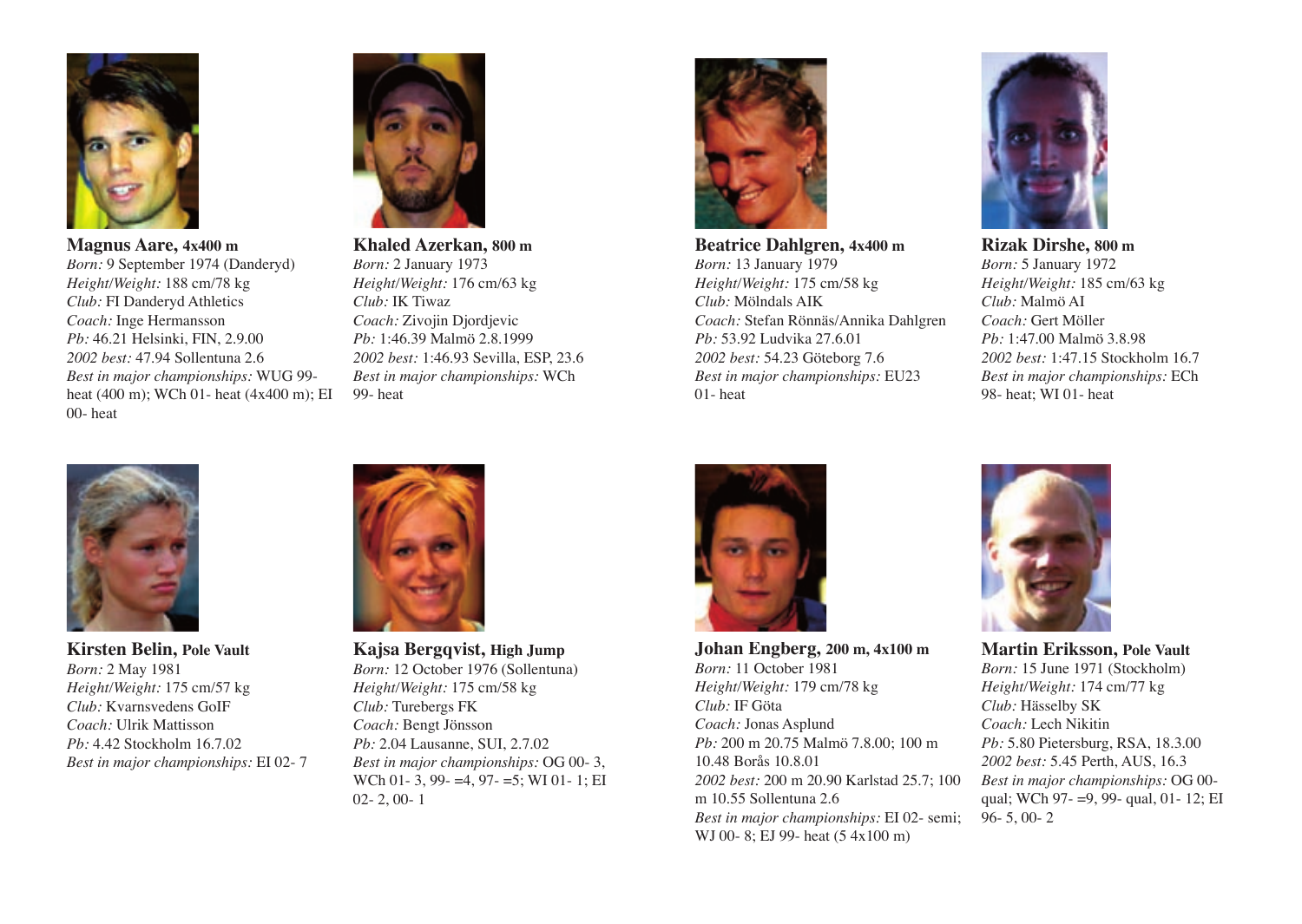

**Sofi Hildenborg, 4x400 m** *Born:* 5 February 1976 *Height/Weight:* 174 cm/58 kg *Club:* Råby-Rekarne FI *Coach:* Keneth Hines *Pb:* 54.01 Göteborg 6.7.02 *Best in major championships:* –



**Stefan Holm, High Jump** *Born:* 25 May 1976 (Forshaga) *Height/Weight:* 181 cm/69 kg *Club:* Kils AIK *Coach:* Johnny Holm *Pb:* 2.34 Helsinki, FIN, 3.9.00 *2002 best:* 2.33 Sevilla, ESP, 22.6 *Best in major championships:* OG 00- 4; WCh 99- =10, 01- =5; ECh 98- 7; WI 97- =8, 99- =6, 01- 1; EI 98- qual, 00- 4,  $02 - 2$ 



**Oscar Janson, Pole Vault** *Born:* 22 July 1975 *Height/Weight:* 192 cm/88 kg *Club:* Ullevi FK *Coach:* Pekka Dahlhöjd/Thomas Kyöttilä *Pb:* 5.62 Uddevalla 28.7.01 *2002 best:* 5.55 Halmstad 21.7 *Best in major championships:* EI 00- qual



**Bengt Johansson, Hammer Throw** *Born:* 7 July 1973 *Height/Weight:* 190 cm/122 kg *Club:* Västerås FK *Coach:* Fred Schumacher *Pb:* 76.32 Magglingen, SUI, 9.6.01 *2002 best:* 76.05 Magglingen 18.5 *Best in major championships:* WCh 01- qual; WUG 99- qual



**Peter Häggström, Long Jump** *Born:* 27 January 1976 *Height/Weight:* 173 cm/71 kg *Club:* IK Ymer *Coach:* Peter Fröberg *Pb:* 8.07 Budapest, HUN, 22.7.00 *2002 best:* 7.83 Lapinlahti, FIN, 14.7 *Best in major championships:* OG 00- qual; ECh 98- qual; EI 98- qual



**Mikael Jakobsson, 400 m Hurdles, 4x400 m**

*Born:* 9 January 1981 (Örebro) *Height/Weight:* 194 cm/90 kg *Club:* KFUM Örebro *Coach:* Nils-Egil Rosenberg *Pb:* 49.48 Sevilla, ESP, 22.6.02 *Best in major championships:* WCh 01 heat (4x400 m); EU23 01- 3



**Camilla Johansson, Triple Jump** *Born:* 3 November 1976 (Växjö) *Height/Weight:* 166 cm/54 kg *Club:* IFK Växjö *Coach:* Andrei Koos *Pb:* 14.14 Uppsala 19.8.00 *2002 best:* 13.70 Växjö 4.7 *Best in major championships:* OG 00 qual; WCh 01-qual; ECh 98- qual (long jump); EI 00- 7 (qual long jump)



**Joakim Johansson, 5.000 m** *Born:* 12 January 1976 *Height/Weight:* 189 cm/70 kg *Club:* Hälle IF *Coach:* Ulf Friberg *Pb:* 13:38.07 Ludvika 27.6.02 *Best in major championships:* EI 02- 10 (3.000 m)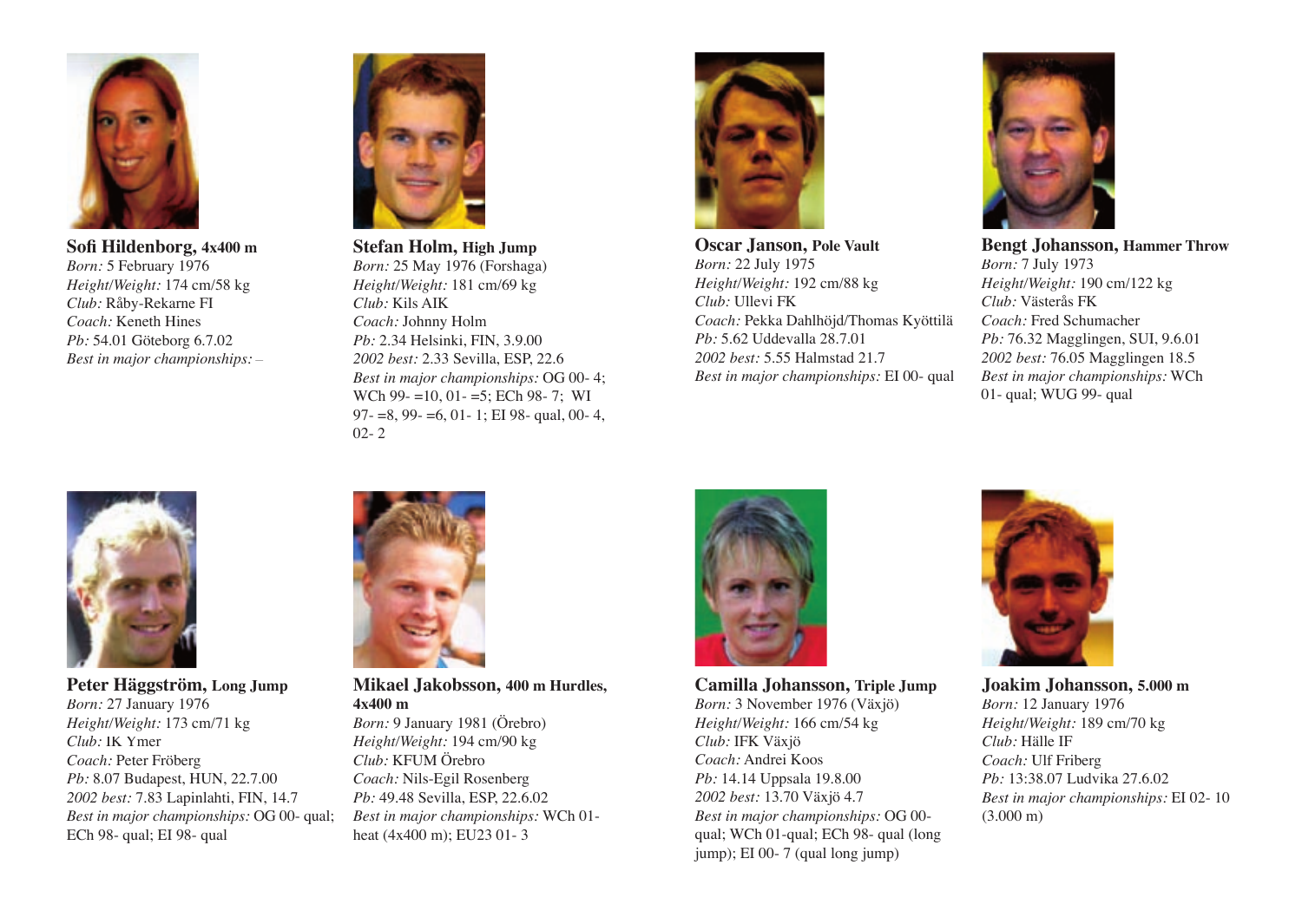

**Susanne Johansson, Marathon** *Born:* 13 January 1962 *Height/Weight:* 167 cm/50 kg *Club:* Hässelby SK *Coach:* Kent Clefberg *Pb:* 2:40:29 Berlin, GER, 30.9.01 *2002 best:* 2:45:53 Stockholm 8.6 *Best in major championships:* –



**Susanna Kallur, 100 m Hurdles, 4x100 m**

*Born:* 16 Febr. 1981 (Huntington, USA) *Height/Weight:* 169 cm/62 kg *Club:* Falu IK *Coach:* Bengt-Erik Blomkvist *Pb:* 100 mh 12.74 Edmonton, CAN, 9.8.01; 100 m 11.56 Göteborg 1.9.01 *2002 best:* 100 mh 12.94 Madison, USA, 18.5; 100 m 11.81 Madison, USA, 18.5 *Best in major championships:* WCh 01 semi; EI 00- 6 (60 mh); WJ 00- 1 (3 4x100 m), 98- 3; EJ23 01- 1



**Jenny Kallur, 100 m Hurdles, 4x100 m** *Born:* 16 Febr. 1981 (Huntington, USA)

*Height/Weight:* 170 cm/62 kg *Club:* Falu IK *Coach:* Bengt-Erik Blomkvist *Pb:* 100 mh 13.15 Eugene, USA, 31.5.01; 100 m 11.57 Göteborg 1.9.01; 200 m 23.31 Göteborg 2.9.01 *2002 best:* 100 mh 13.42 Madison, USA, 18.5; 100 m 11.65 Borås 13.6; 200 m 23.61 Sevilla, ESP, 23.6 *Best in major championships:* 100 mh: WJ 00- 6 (3 4x100 m), EU23 01- 2



**Patrik Kristiansson, Pole Vault** *Born:* 3 June 1977 (Göteborg) *Height/Weight:* 192 cm/85 kg *Club:* KA 2 IF *Coach:* Miro Zalar *Pb:* 5.83 Vaasa, FIN, 24.6.01 *2002 best:* 5.60 Lausanne, SUI, 2.7 *Best in major championships:* EI 02- 2; OG 00- qual; WCh 99- qual, 01- qual; WJ 96- 2



**Carolina Klüft, Heptathlon** *Born:* 2 February 1983 *Height/Weight:* 178 cm/64 kg *Club:* IFK Växjö *Coach:* Agne Bergvall *Pb:* 6.470 p Kingston, JAM, 19–20.7.02 *Pb heptathlon events:* 200 m 23.74 (02); 800 m 2:13.55 (02); 100 mh 13.53 (02); HJ 1.92 (02); LJ 6.43 (02), 6.59w (02); SP 13.27 (00); JT 46.83 (02) *Best in major championships:* EI 02- 3 (Pentath.); WJ 00- 1, 02- 1; EJ 01- 1. *Note:* World junior record 2002



#### **Jimisola Laursen, 400 m, 4x400 m**

*Born:* 13 July 1977 (Malmö) *Height/Weight:* 183 cm/84 kg *Club:* Malmö AI *Coach:* Claes Örberg *Pb:* 45.54 Edmonton, CAN, 4.8.01 *2002 best:* 46.22 Karlstad 25.7 *Best in major championships:* WCh 01 semi; WI 01- semi; EI 02- 2, 00- semi; EU23 99- 8



**Robert Kronberg, 110 m Hurdles** *Born:* 15 August 1976 (Göteborg) *Height/Weight:* 181 cm/80 kg *Club:* IF Kville *Coach:* Peter Fröberg *Pb:* 13.35 Lausanne, SUI, 4.7.01 *2002 best:* 13.42 Tampere, FIN, 10.7 *Best in major championships:* OG 00- 8; WCh 01- 5, 99- quarter, 97- quarter; WI 01- 4; EI 02- 5, 00- 6



**Patrik Lövgren, 100 m, 4x100 m** *Born:* 12 October 1975 *Height/Weight:* 184 cm/86 kg *Club:* Malmö AI *Coach:* Ingemar Skärvstrand *Pb:* 10.26 Jönköping 19.6.02 *Best in major championships:* WCh 97- semi (4x100 m); ECh 98- 6 (4x100 m); EJ 97-5; at 60 m: WI 97- 6; EI 02- 6, 00- final, 98-8, 94- heat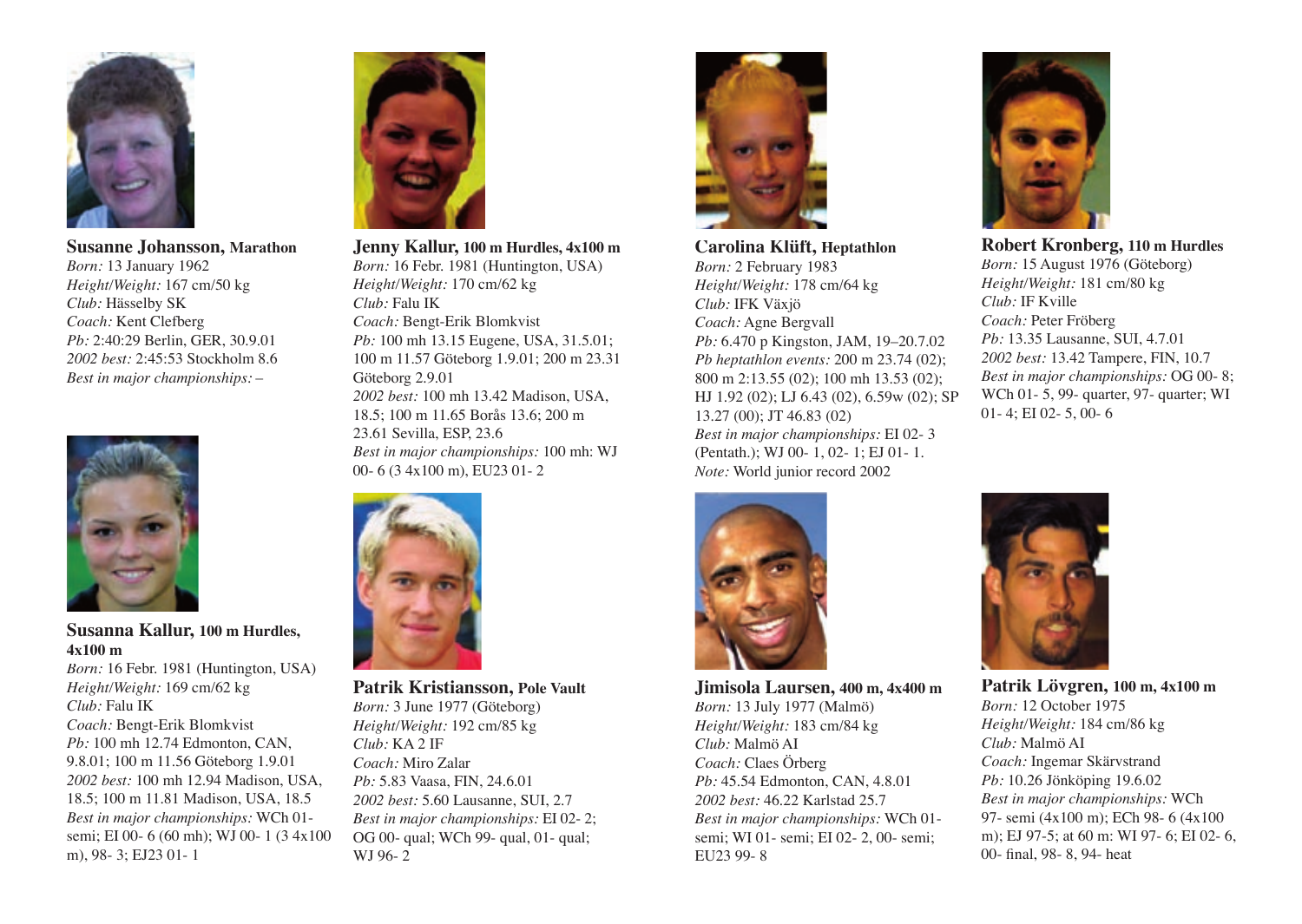

**Lenny Martinez, 4x100 m** *Born:* 26 January 1978 *Height/Weight:* 180 cm/77 kg *Club:* Huddinge AIS *Coach:* – *Pb:* 10.45 Malmö 6.8.99 *2002 best:* 10.58 Sollentuna 2.6 *Best in major championships:* EU23 99- 7 (4x100 m)



**Erica Mårtensson, 400 m Hurdles** *Born:* 24 June 1979 *Height/Weight:* 165 cm/57 kg *Club:* IFK Växjö *Coach:* Jan Bengtson *Pb:* 57.54 Växjö 26.8.01 *2002 best:* 57.78 Sevilla, ESP, 22.6 *Best in major championships:* EU23 01- 6



**Lena Nilsson, 1.500 m** *Born:* 28 January 1980 *Height:* 167 cm *Club:* Täby IS *Coach:* Karin Franzén Bohman/Eric Petersen *Pb:* 4:09.89 Brunswick, USA, 6.7.02 *Best in major championships:* WJ 96- heat (800 m), 98- heat (800 m); EJ 99- 6 (4, 800)



**Jimmy Nordin, Shot Put** *Born:* 19 October 1979 (Falun) *Height/Weight:* 179 cm/125 kg *Club:* Malmö AI *Advisor:* Sören Tallhem *Pb:* 20.73 Ludvika 27.6.02 *Best in major championships:* WCh 01 qual; EI 02- 7, 00- qual; EU23 99- 4, 01- 4



**Thomas Nikitin, 4x400 m** *Born:* 15 November 1982 *Height/Weight:* 198 cm/80 kg *Club:* Spårvägens FK *Coach:* Lech Nikitin *Pb:* 47.52 Göteborg 6.7.02 *Best in major championships:* EJ 01- heat, 5 (4x400 m)



**Cecilia Nilsson, Hammer Throw** *Born:* 22 June 1979 (Borås) *Height/Weight:* 178 cm/83 kg *Club:* IK Ymer *Coach:* Kim Johansson *Pb:* 64.53 Halle, GER, 20.5.01 *2002 best:* 64.47 Borås 13.6 *Best in major championships:* WCh 01- qual; EU23 01- 3



**Mattias Norling, 1.500 m** *Born:* 1 June 1977 *Height/Weight:* 178 cm/67 kg *Club:* Turebergs FK *Coach:* Robert Norling *Pb:* 3:40.87 Malmö 20.8.01 *2002 best:* 3:42.35 Tampere, FIN, 10.7 *Best in major championships:* –



**Philip Nossmy, 110 m Hurdles** *Born:* 6 December 1982 *Height/Weight:* 188 cm/82 kg *Club:* Malmö AI *Coach:* Stanislav Szczyrba *Pb:* 13.63 Helsinki, FIN, 2.9.00 *2002 best:* 13.65 Karlstad 25.7 *Best in major championships:* WJ 00- 5; EJ 01- 1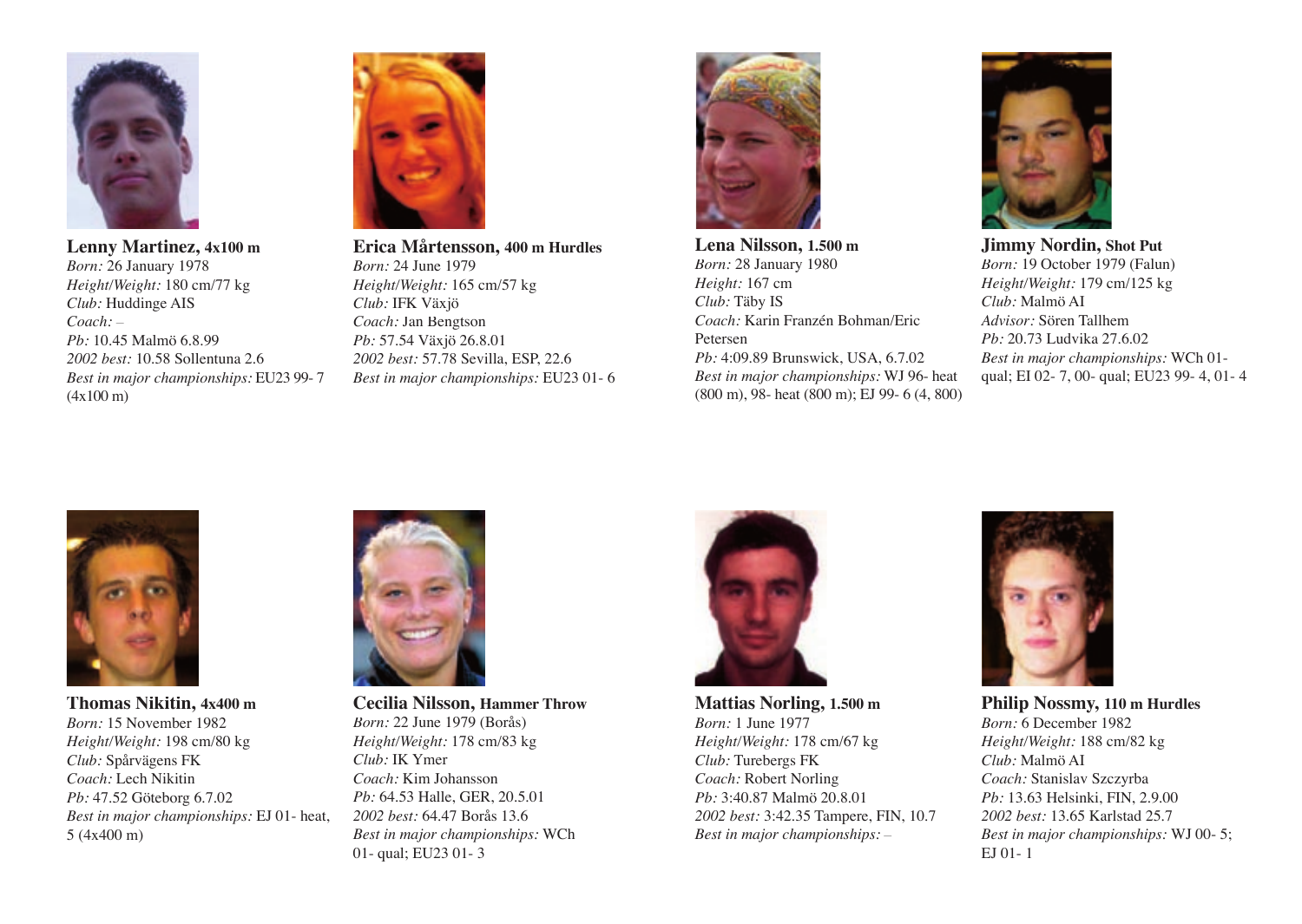

**Claes Nyberg, 10.000 m** *Born:* 3 March 1971 *Height/Weight:* 177 cm/60 kg *Club:* IF Göta *Coach:* Christian Augustsson *Pb:* 28:24.24 Lisboa, POR, 4.4.98 *2002 best:* 28:26.58 Camaiore, ITA, 6.4 *Best in major championships:* ECh 98- 18; World CC 00- 33, 01- 33; Euro CC 97- 2, 99- 6



**Annika Nyberger, Marathon** *Born:* 24 November 1968 *Height/Weight:* 173 cm/59 kg *Club:* Spårvägens FK *Coach:* Anders Szalkai *Pb:* 2:41:11 Paris 4.4.99 *2002 best:* – *Best in major championships:* –



**Nadja Petersen, 400 m Hurdles, 4x400 m** *Born:* 14 July 1978 *Height/Weight:* 164 cm/55 kg *Club:* Huddinge AIS *Coach:* Anders Rydén *Pb:* 400 mh 57.18 Columbus, USA, 6.5.01; 400 m 53.43 Sevilla, ESP, 22.6.02 *2002 best:* 400 mh 57.56 Loughborough, GBR, 17.7 *Best in major championships:* –



**Kristian Pettersson, Discus Throw** *Born:* 5 October 1971 *Height/Weight:* 191 cm/135 kg *Club:* IFK Växjö *Coach:* Jonas Mellblom *Pb:* 65.10 Mesa, USA, 14.4.00

*2002 best:* 61.90 Mölndal 24.7.02 *Best in major championships:* WCh 95- qual; ECh 94- qual, 98- qual



**Christian Olsson, Triple Jump** *Born:* 25 January 1980 (Göteborg) *Height/Weight:* 192 cm/73 kg *Club:* Örgryte IS *Coach:* Yannick Tregaro *Pb:* 17.64 Karlstad 25.7.02/ 17.80i Göteborg 5.3.02 *Best in major championships:* OG 00 qual; WCh 01- 2; EI 02- 1; EU23 01- 1; EJ 99-2 (1 HJ) *Note:* European indoor record 2002



**Hanna-Mia Persson, Pole Vault** *Born:* 11 February 1978 *Height/Weight:* 177 cm/62 kg *Club:* Kalmar SK *Coach:* Pekka Dahlhöjd/Thomas Kyöttilä *Pb:* 4.30 Kassel, GER, 14.7.02 *Best in major championships:* WCh 01- qual



**Emma Rienas, 4x100 m** *Born:* 15 October 1982 *Height/Weight:* 168 cm/56 kg *Club:* IF Göta *Coach:* Jonas Asplund *Pb:* 11.79 Växjö 4.7.02 *Best in major championships:* WJ 00- 3 (4x100 m)



**Karin Schön, Marathon** *Born:* 17 May 1962 *Height/Weight:* 179 cm/61 kg *Club:* IF Kville *Coach:* Johan Wettergren *Pb:* 2:40:29 Berlin, GER, 30.9.01 *2002 best:* 2:45:53 Stockholm 8.6 *Best in major championships:* –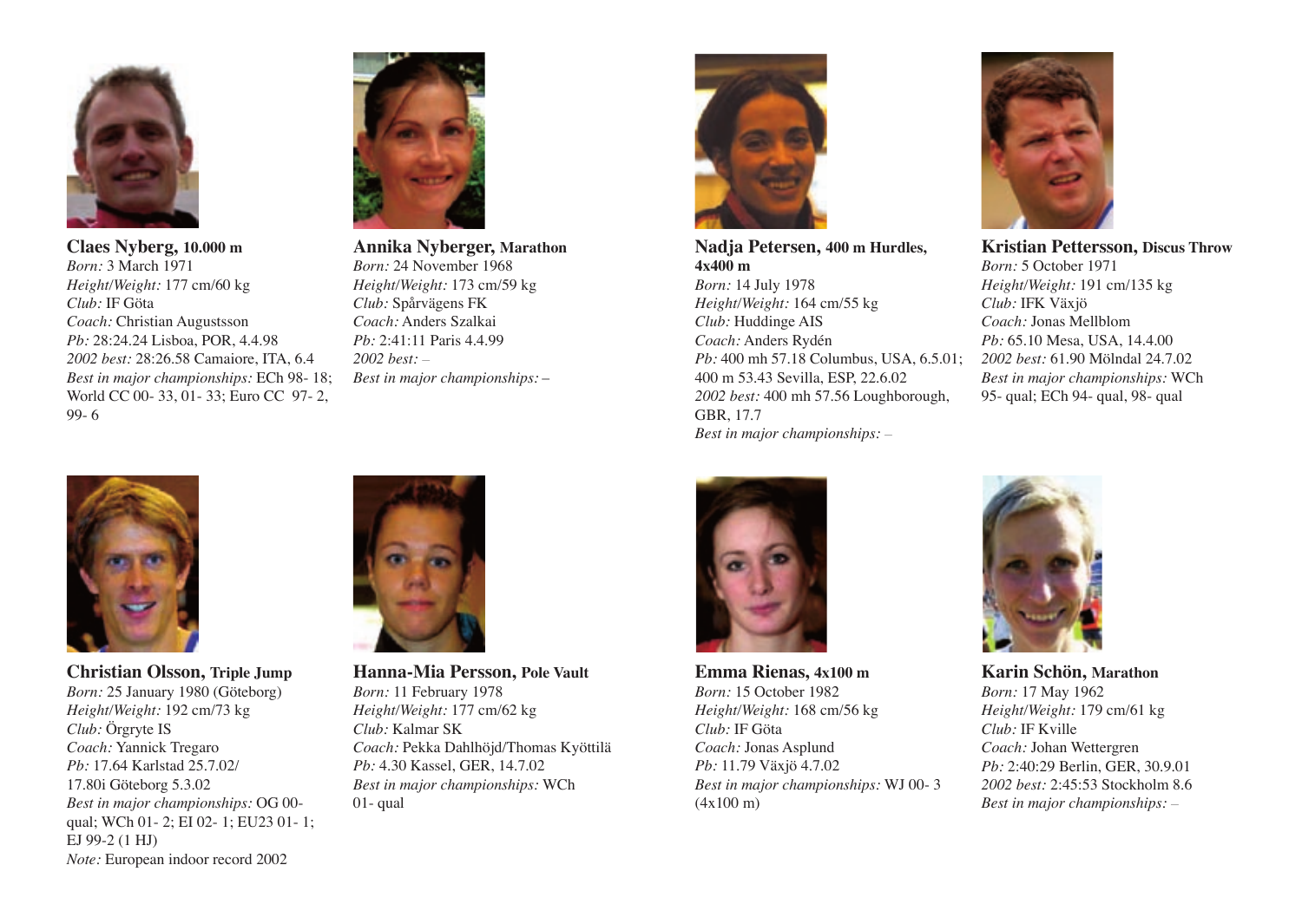

**Erik Sjöqvist, 5.000 m** *Born:* 4 December 1972 *Height/Weight:* 183 cm/73 kg *Club:* Enhörna IF *Coach:* Hans Nilsson *Pb:* 13:32.32 Heusden-Zolder, BEL, 20.7.02 *Best in major championships:* Euro CC 01- 33



**Staffan Strand, High Jump** *Born:* 18 April 1976 (Upplands Väsby) *Height/Weight:* 188 cm/74 kg *Club:* Hässelby SK *Coach:* Stefan Henriksson *Pb:* 2.32 Nice, FRA, 8.7.00/ 2.35i Stockholm 6.2.02 *2002 best:* 2.30 Pretoria, RSA, 12.4 *Best in major championships:* OG 00- =6; WCh 97- qual, 99- 5, 01- =7; ECh 98- 8; WI 99- 5, 01- 3; EI 02- 1; EU23 97- 1; EJ 95- 5



**Henrik Skoog, 3.000 m Steeplechase** *Born:* 17 April 1979 *Height/Weight:* 185 cm/70 kg *Club:* Spårvägens FK *Coach:* Jan Bengtson *Pb:* 8:30.32 Ostrava, CZE, 31.5.01 *2002 best:* 8:34.19 Hengelo, NED, 2.6 *Best in major championships:* WJ 98- 10; EU23 01- 3



**Anna Söderberg, Discus Throw** *Born:* 11 June, 1973 (Örebro) *Height/Weight:* 177 cm/82 kg *Club:* Ullevi FK *Coach:* Anders Axlid *Pb:* 64.54 Aremark, NOR, 31.7.99 *2002 best:* 59.06 Uddevalla 27.7 *Best in major championships:* WCh 97- 11, 01- qual; ECh 98- qual; WUG 99- 5



**Marie Söderström-Lundberg, Marathon** *Born:* 21 October, 1960 *Height/Weight:* 163 cm/48 kg *Club:* Hässelby SK *Coach:* Kent Clefberg/Sten Lundberg *Pb:* 2:31:28 Stockholm 9.6.01 *2002 best:* 2:36:30 Stockholm 8.6 *Best in major championships:* WCh 99- 18, 01- 24



**Ellinor Stuhrmann, 4x400 m** *Born:* 21 May 1977 *Height/Weight:* 174 cm/64 kg *Club:* Malmö AI *Coach:* Jörgen Becke *Pb:* 54.07 Stockholm 16.7.02 *Best in major championships:* –



**Lena Udd, 400 m, 4x100 m, 4x400 m** *Born:* 22 April 1970 *Height/Weight:* 172 cm/64 kg *Club:* SoIK Hellas *Coach:* Massi Bianchessi *Pb:* 400 m 52.67 Gävle 21.7.02; 100 m 11.90 Gävle 19.7.02 *Best in major championships:* –



**Erik Wahn, 200 m, 4x100 m** *Born:* 9 april 1980 *Height/Weight:* 181 cm/83 kg *Club:* IFK Helsingborg *Coach:* Kenth Olsson *Pb:* 20.92 Växjö 26.8.02 *2002 best:* 21.07 Jönköping 19.6 *Best in major championships:* EJ 99- heat (5 4x100)